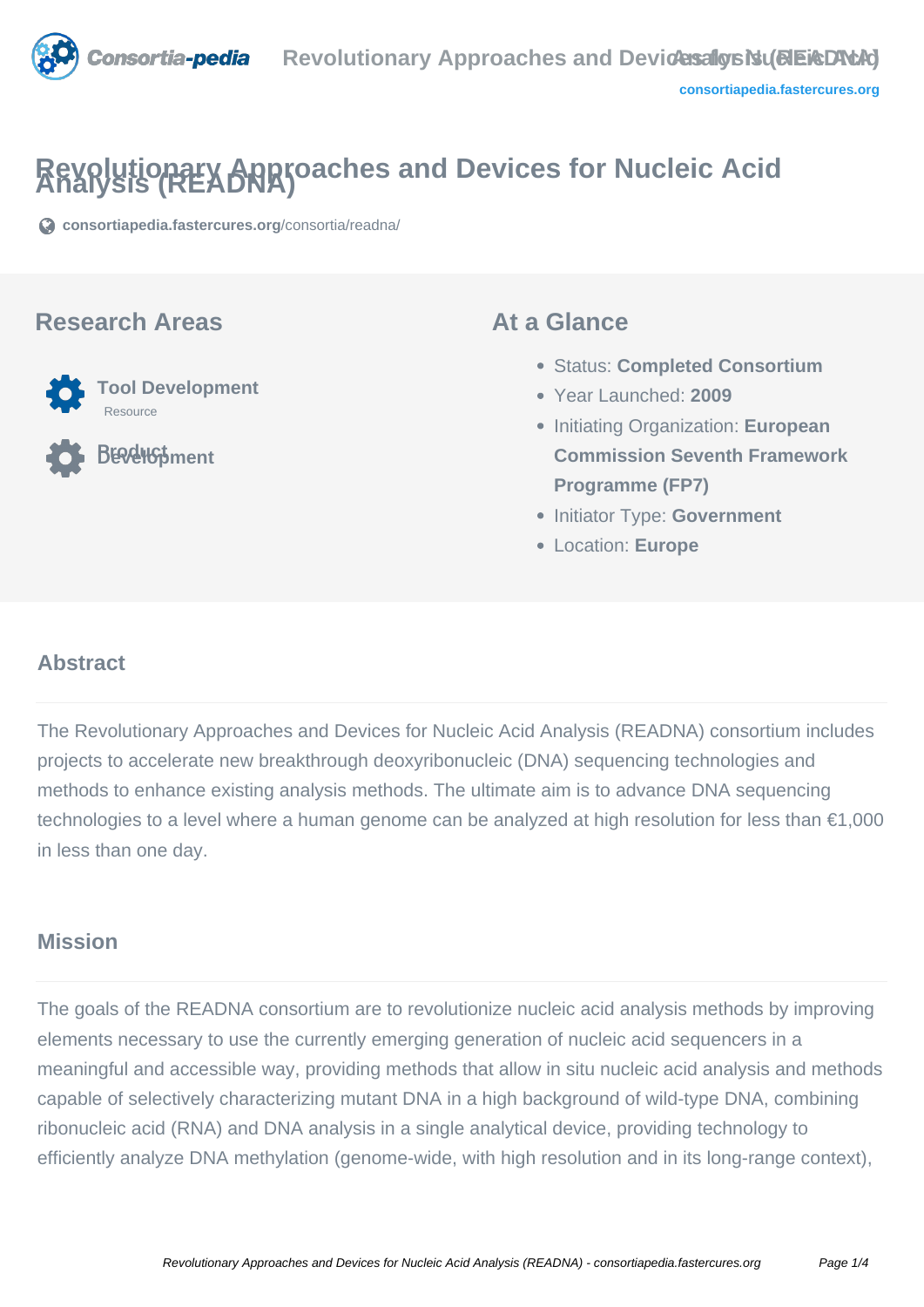

#### **[consortiapedia.fastercures.org](http://consortiapedia.fastercures.org/)**

implementing novel concepts for high-throughput HLA-screening, developing fully integrated solutions for mutational screening of small target regions (such as for screening newborns for cystic fibrosis mutations), developing a device for screening multiple target regions with high accuracy, and implementing strategies for effective and high-resolution genotyping of copy number variations.

## **Consortium History**

December 2003: READNA began. December 2013: READNA was awarded the Stars of Europe prize.

## **Structure & Governance**

 The project will be coordinated by the CEA (France) with partners coming from several European countries including the United Kingdom, France, Germany, Sweden, Denmark, and Holland. Apart from the research activities, READNA will also organize meetings and workshops and will be present at a number of international conferences.

[The Scientific Advisory Board will consist of distinguished experts in the fields of applied genomics and](http://www.cng.fr/READNA) [diagnostics. It will receive all scientific reports and provide advice and guidance as required to the](http://www.cng.fr/READNA) [coordinator and to the Steering Committee, attending at least one meeting of the Steering Committee](http://www.cng.fr/READNA) [each year, as well as on an informal basis.](http://www.cng.fr/READNA)

## **Financing**

READNA is a four-year project running from June 1, 2008, until May 31, 2012, and is funded through a €12 million grant from the European Commission under the Seventh Framework Programme for Research and Technological Development, the European Union's main instrument for funding research in Europe, and it will run from 2007 to 2013.

## **Links/Social Media Feed**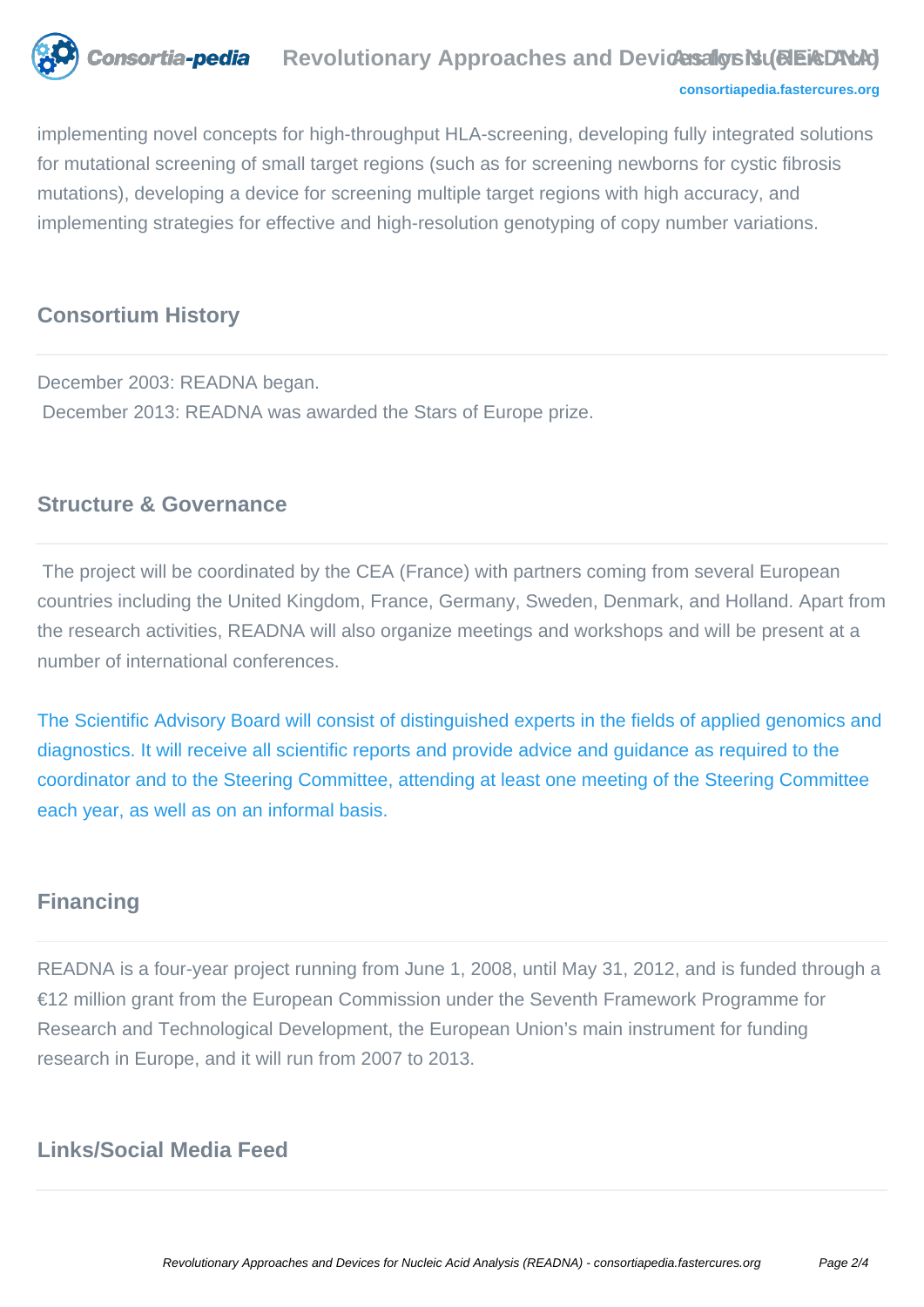

**[consortiapedia.fastercures.org](http://consortiapedia.fastercures.org/)**

Homepage [www.cng.fr/READNA](http://www.cng.fr/READNA)

# **Points of Contact**

Ivo Gut (Project Coordinator) phone: +33 (0) 160878400 email: [ProjectCoordinator.READNA@cng.fr](mailto:ProjectCoordinator.READNA@cng.fr)

 Steven McGinn (Project Manager) phone: +33 (0) 160878400 email: [ProjectManager.READNA@cng.fr](mailto:ProjectManager.READNA@cng.fr)

C.E.A./Institut de Génomique Centre National de Génotypage 2 rue Gaston Crémieux - CP 5721 91057 Evry Cedex France

# **Sponsors & Partners**

Christian Albrechts University (Kiel) (CAU) Commissariat à l'Énergie Atomique (CEA) Delft University of Technology (TUD) FEBIT (Comprehensive Biomarker Center GmbH (CBC)) **FlexGen** Genewave Lifetechnologies Max-Planck Institute for Molecular Genetics (MPIMG) **Olink** Oxford Nanopore Technologies (ONT) Philips Research (PHI) Photonis (PHO)